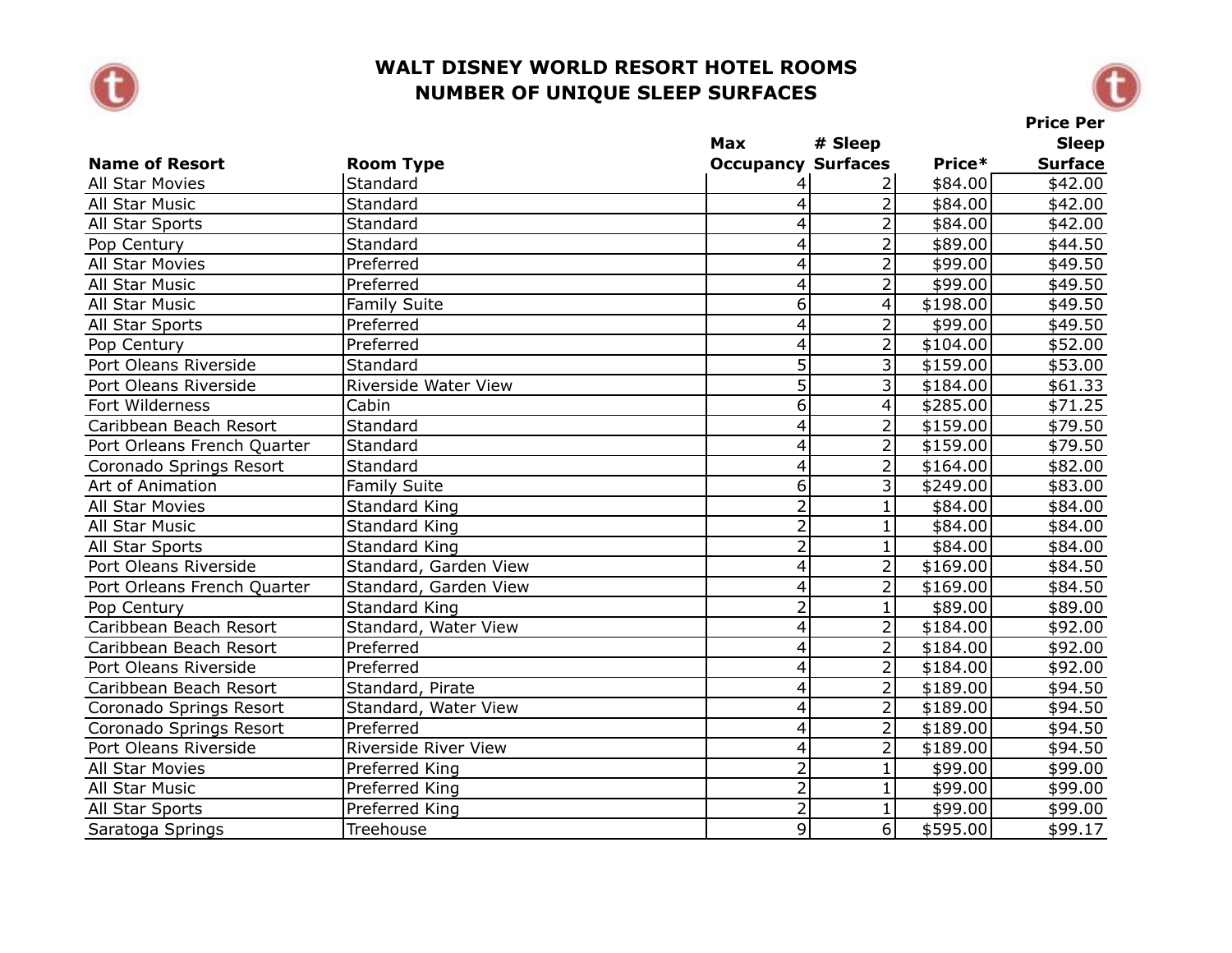



| Animal Kingdom Lodge, Jambo  | Standard, Bunk Bed, Pool View    | $\vert 4 \vert$          | $\overline{\mathbf{3}}$ | \$305.00             | \$101.67 |
|------------------------------|----------------------------------|--------------------------|-------------------------|----------------------|----------|
| Pop Century                  | Preferred King                   | $\overline{2}$           | $\mathbf{1}$            | \$104.00             | \$104.00 |
| Contemporary Resort          | Standard, Garden Wing            | $\overline{5}$           | 3                       | \$315.00             | \$105.00 |
| Caribbean Beach Resort       | Water View, Pirate               | $\overline{\mathbf{4}}$  | $\overline{2}$          | \$214.00             | \$107.00 |
| Wilderness Lodge             | Bunk Bed, Woods View             | 4                        | 3                       | \$330.00             | \$110.00 |
| Beach Club                   | Standard                         | $\overline{5}$           | 3                       | \$335.00             | \$111.67 |
| Yacht Club                   | Standard                         | $\overline{5}$           | 3                       | \$335.00             | \$111.67 |
| Beach Club                   | Standard, Garden View            | $\overline{5}$           | 3                       | \$345.00             | \$115.00 |
| Boardwalk Inn                | Standard                         | $\overline{5}$           | 3                       | \$345.00             | \$115.00 |
| Yacht Club                   | Standard, Garden View            | $\overline{5}$           | $\overline{3}$          | \$345.00             | \$115.00 |
| Wilderness Lodge             | Bunk Bed, Courtyard View         | $\overline{4}$           | $\overline{3}$          | \$355.00             | \$118.33 |
| Old Key West                 | 2BR Villa                        | 9                        | 5                       | \$595.00             | \$119.00 |
| Contemporary Resort          | Garden Wing, Garden View         | $\overline{5}$           | 3                       | \$365.00             | \$121.67 |
| Coronado Springs Resort      | Junior Suite                     | $\overline{6}$           | 3                       | \$365.00             | \$121.67 |
| Animal Kingdom Lodge, Jambo  | Standard, Bunk Bed, Savanna View | $\overline{4}$           | 3                       | \$375.00             | \$125.00 |
| Animal Kingdom Lodge, Jambo  | Standard                         | $\overline{\mathbf{4}}$  | $\overline{2}$          | \$265.00             | \$132.50 |
| Wilderness Lodge             | Standard                         | $\overline{4}$           | $\overline{2}$          | \$265.00             | \$132.50 |
| Animal Kingdom Lodge, Jambo  | Standard, Bunk Bed, Arusha View  | $\overline{4}$           | 3                       | \$405.00             | \$135.00 |
| Polynesian                   | Standard                         | 5                        | 3                       | \$405.00             | \$135.00 |
| Animal Kingdom Lodge, Jambo  | Standard, Pool View              | $\overline{4}$           | $\overline{2}$          | \$275.00             | \$137.50 |
| Bay Lake Tower, Contemporary | Standard 2BR Villa               | $\overline{9}$           | $\overline{5}$          | \$700.00             | \$140.00 |
| Beach Club                   | Standard, Water View             | $\overline{5}$           | $\overline{3}$          | $\overline{$420.00}$ | \$140.00 |
| Yacht Club                   | Standard, Water View             | $\overline{5}$           | 3                       | \$420.00             | \$140.00 |
| Animal Kingdom Lodge, Kidani | Standard 2BR Villa               | $\overline{9}$           | $\overline{5}$          | \$715.00             | \$143.00 |
| Old Key West                 | 1BR Villa                        | $\overline{5}$           | $\overline{3}$          | \$435.00             | \$145.00 |
| Bay Lake Tower, Contemporary | 2BR Villa, Lake View             | 9                        | $\overline{5}$          | \$730.00             | \$146.00 |
| Contemporary Resort          | Tower, Bay Lake View             | $\overline{5}$           | 3                       | \$440.00             | \$146.67 |
| Boardwalk Inn                | Standard, Water View             | $\overline{5}$           | 3                       | \$445.00             | \$148.33 |
| Wilderness Lodge             | Standard, Club Bunk Bed          | $\overline{4}$           | 3                       | \$445.00             | \$148.33 |
| Saratoga Springs             | 2BR Villa                        | 8                        | 4                       | \$595.00             | \$148.75 |
| Animal Kingdom Lodge, Jambo  | Studio Villa, Value              | $\overline{4}$           | $\overline{2}$          | \$300.00             | \$150.00 |
| Wilderness Lodge             | Standard, Woods View             | $\overline{\mathcal{A}}$ | $\overline{2}$          | $\frac{1}{2}300.00$  | \$150.00 |
| Grand Floridian              | Standard Out Bldg, Garden View   | $\overline{5}$           | 3                       | \$460.00             | \$153.33 |
| Contemporary Resort          | Standard King, Garden Wing       | $\overline{3}$           | $\overline{2}$          | \$315.00             | \$157.50 |
| Old Key West                 | Studio Villa                     | $\overline{\mathbf{4}}$  | $\overline{2}$          | \$315.00             | \$157.50 |
| Saratoga Springs             | Studio Villa                     | $\overline{4}$           | $\overline{2}$          | \$315.00             | \$157.50 |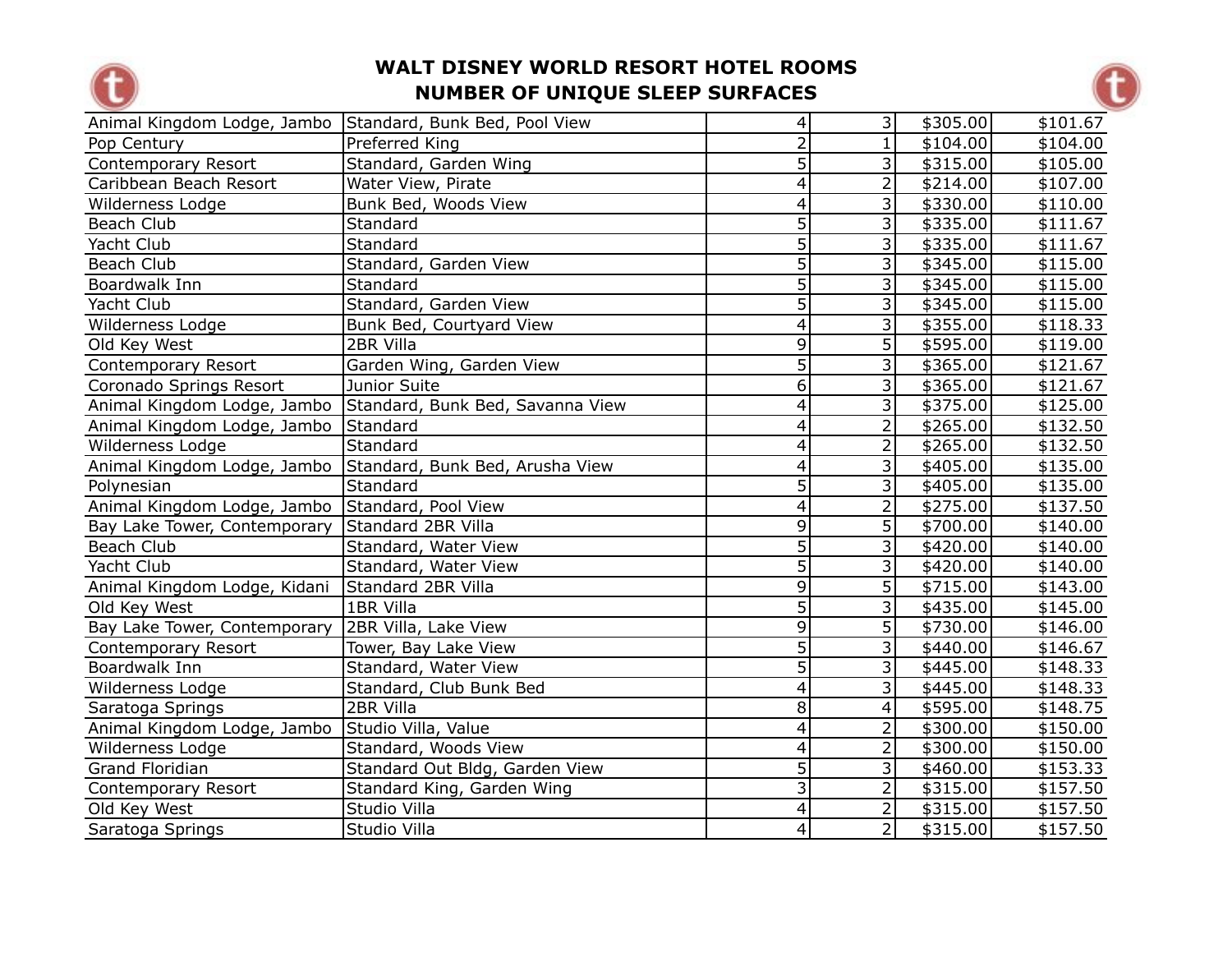



| Animal Kingdom Lodge, Kidani                       | Savanna View 2BR Villa             | $\vert 9 \vert$         | 5 <sup>1</sup>          | \$790.00 | \$158.00 |
|----------------------------------------------------|------------------------------------|-------------------------|-------------------------|----------|----------|
| Beach Club                                         | Standard Club                      | 5                       | 3                       | \$475.00 | \$158.33 |
| Wilderness Lodge                                   | Stnndard, Courtyard View           | $\overline{\mathbf{4}}$ | $\overline{2}$          | \$320.00 | \$160.00 |
| Contemporary Resort                                | Tower, Theme Park View             | 5                       | 3                       | \$485.00 | \$161.67 |
| Bay Lake Tower, Contemporary                       | 2BR Villa, Theme Park View         | 9                       | 5                       | \$810.00 | \$162.00 |
| Animal Kingdom Lodge, Jambo                        | 1BR Villa, Standard View           | $\overline{5}$          | 3                       | \$500.00 | \$166.67 |
| Boardwalk Inn                                      | <b>Standard Club</b>               | $\overline{5}$          | 3                       | \$500.00 | \$166.67 |
| Yacht Club                                         | Standard King                      | $\overline{3}$          | $\overline{2}$          | \$335.00 | \$167.50 |
| Polynesian                                         | Standard, Lagoon View              | $\overline{5}$          | لانا                    | \$505.00 | \$168.33 |
| Animal Kingdom Lodge, Jambo                        | Standard, Savanna View             | $\overline{\mathbf{4}}$ | $\overline{2}$          | \$340.00 | \$170.00 |
| Animal Kingdom Lodge, Kidani                       | Standard 1BR Villa                 | 5                       | $\overline{\mathbf{3}}$ | \$515.00 | \$171.67 |
| Bay Lake Tower, Contemporary                       | Standard 1BR Villa                 | $\overline{5}$          | 3                       | \$515.00 | \$171.67 |
| <b>Grand Floridian</b>                             | Standard Out Bldg, Lagoon View     | $\overline{5}$          | $\overline{3}$          | \$515.00 | \$171.67 |
| Beach Club                                         | Standard King, Garden View         | $\overline{3}$          | $\overline{2}$          | \$345.00 | \$172.50 |
| <b>Beach Club Villas</b>                           | Studio Villa                       | $\overline{\mathbf{4}}$ | $\overline{2}$          | \$345.00 | \$172.50 |
| <b>Boardwalk Villas</b>                            | Studio Villa                       | 4                       | $\overline{2}$          | \$345.00 | \$172.50 |
| Yacht Club                                         | Standard King, Garden View         | $\overline{3}$          | $\overline{2}$          | \$345.00 | \$172.50 |
| <b>Beach Club Villas</b>                           | 2BR Villa                          | 8                       | 4                       | \$700.00 | \$175.00 |
| <b>Boardwalk Villas</b>                            | 2BR Villa                          | 8                       | 4                       | \$700.00 | \$175.00 |
| Animal Kingdom Lodge, Jambo Studio Villa, Standard |                                    | $\overline{\mathbf{4}}$ | $\overline{2}$          | \$355.00 | \$177.50 |
| Animal Kingdom Lodge, Kidani                       | Standard Studio Villa              | $\overline{4}$          | $\overline{2}$          | \$355.00 | \$177.50 |
| Wilderness Lodge Villas                            | Studio Villa                       | $\overline{4}$          | $\overline{2}$          | \$355.00 | \$177.50 |
| Wilderness Lodge Villas                            | 2BR Villa                          | 8                       | 4                       | \$710.00 | \$177.50 |
| Beach Club                                         | Deluxe Club, Water View            | $\overline{5}$          | $\overline{\mathbf{3}}$ | \$540.00 | \$180.00 |
| Bay Lake Tower, Contemporary                       | 1BR Villa, Lake View               | $\overline{5}$          | اد                      | \$545.00 | \$181.67 |
| Polynesian                                         | Standard, Theme Park View          | $\overline{5}$          | $\overline{\mathbf{3}}$ | \$545.00 | \$181.67 |
| Polynesian                                         | Standard, Club, Garden View        | $\overline{5}$          | 3                       | \$545.00 | \$181.67 |
| Contemporary Resort                                | Garden Wing, Garden View King      | $\overline{3}$          | $\overline{2}$          | \$365.00 | \$182.50 |
| Coronado Springs Resort                            | Junior Suite, King                 | $\overline{\mathbf{4}}$ | $\overline{2}$          | \$365.00 | \$182.50 |
| Caribbean Beach Resort                             | King Bed                           | $\overline{2}$          | $\mathbf{1}$            | \$184.00 | \$184.00 |
| Port Oleans Riverside                              | Standard, King                     | $\overline{2}$          | $\mathbf{1}$            | \$184.00 | \$184.00 |
| Port Orleans French Quarter                        | Standard, Water View               | $\overline{4}$          | $\mathbf{1}$            | \$184.00 | \$184.00 |
| Port Orleans French Quarter                        | Standard, King                     | $\overline{2}$          | $\mathbf{1}$            | \$184.00 | \$184.00 |
| Animal Kingdom Lodge, Jambo                        | Standard, Arusha View              | $\overline{\mathbf{4}}$ | $\overline{2}$          | \$370.00 | \$185.00 |
| <b>Grand Floridian</b>                             | Standard Out Bldg, Theme Park View | 5                       | 3                       | \$555.00 | \$185.00 |
| Coronado Springs Resort                            | Standard, King                     | $\overline{2}$          | $\mathbf{1}$            | \$189.00 | \$189.00 |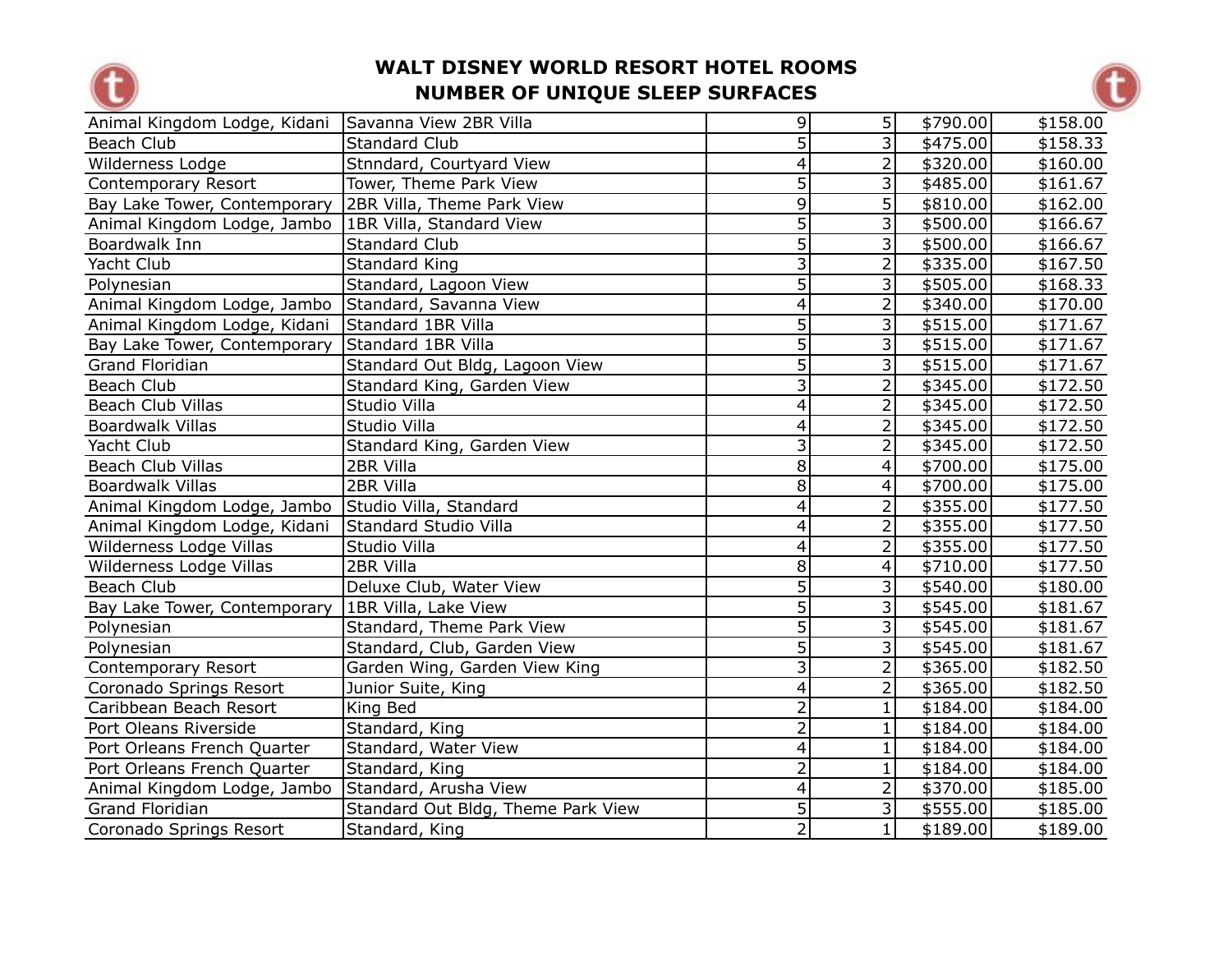



| Port Orleans French Quarter                                | Standard, River View                | 4                       | 1                       | \$189.00   | \$189.00 |
|------------------------------------------------------------|-------------------------------------|-------------------------|-------------------------|------------|----------|
| Grand Floridian                                            | Standard Out Bldg, Club             | $\overline{5}$          | $\overline{3}$          | \$570.00   | \$190.00 |
| Animal Kingdom Lodge, Jambo   1BR Villa, Savanna View      |                                     | $\overline{5}$          | $\overline{3}$          | \$575.00   | \$191.67 |
| Animal Kingdom Lodge, Jambo                                | Standard, Club                      | $\overline{4}$          | $\overline{2}$          | \$385.00   | \$192.50 |
| Contemporary Resort                                        | Standard, Club                      | 5                       | 3                       | \$580.00   | \$193.33 |
| Wilderness Lodge                                           | Deluxe Club                         | 6                       | 3                       | \$580.00   | \$193.33 |
| Bay Lake Tower, Contemporary   1BR Villa, Theme Park View  |                                     | $\overline{5}$          | $\overline{3}$          | \$585.00   | \$195.00 |
| Animal Kingdom Lodge, Kidani                               | Savanna View, 1BR Villa             | $\overline{5}$          | 3                       | \$590.00   | \$196.67 |
| Coronado Springs Resort                                    | Preferred King                      | $\overline{2}$          | $\mathbf{1}$            | \$199.00   | \$199.00 |
| Polynesian                                                 | <b>Standard King</b>                | 3                       | $\overline{2}$          | \$405.00   | \$202.50 |
| Contemporary Resort                                        | Garden Wing, Deluxe                 | $\overline{\mathbf{3}}$ | $\overline{2}$          | \$410.00   | \$205.00 |
| Bay Lake Tower, Contemporary                               | Standard Studio Villa               | $\overline{\mathbf{4}}$ | $\overline{2}$          | \$415.00   | \$207.50 |
| Beach Club                                                 | Standard King, Water View           | 3                       | $\overline{2}$          | \$420.00   | \$210.00 |
| Boardwalk Inn                                              | Club Deluxe                         | $\overline{6}$          | $\overline{3}$          | \$630.00   | \$210.00 |
| Contemporary Resort                                        | Magic Kingdom View, Club            | $\overline{5}$          | $\overline{\mathbf{3}}$ | \$630.00   | \$210.00 |
| Animal Kingdom Lodge, Kidani                               | Savanna View, Studio Villa          | $\overline{\mathbf{4}}$ | $\overline{2}$          | \$430.00   | \$215.00 |
| Animal Kingdom Lodge, Jambo                                | 1BR Villa, Value                    | 4                       | $\overline{2}$          | \$435.00   | \$217.50 |
| Saratoga Springs                                           | 1BR Villa                           | $\overline{\mathbf{4}}$ | $\overline{2}$          | \$435.00   | \$217.50 |
| Animal Kingdom Lodge, Jambo                                | Studio Villa, Savanna               | $\overline{\mathbf{4}}$ | $\overline{2}$          | \$440.00   | \$220.00 |
| Contemporary Resort                                        | Tower, King, Bay Lake View          | 3                       | $\overline{2}$          | \$440.00   | \$220.00 |
| Old Key West                                               | 3BR Villa                           | $\overline{12}$         | $6\vert$                | \$1,330.00 | \$221.67 |
| Saratoga Springs                                           | 3BR Villa                           | 12                      | $6\vert$                | \$1,330.00 | \$221.67 |
| Bay Lake Tower, Contemporary                               | Studio Villa, Lake View             | 4                       | $\overline{2}$          | \$445.00   | \$222.50 |
| Boardwalk Inn                                              | Standard King, Water View           | $\overline{3}$          | $\overline{2}$          | \$445.00   | \$222.50 |
| Wilderness Lodge                                           | Standard, Club                      | $\overline{\mathbf{4}}$ | $\overline{2}$          | \$445.00   | \$222.50 |
| Polynesian                                                 | Standard, Club, Lagoon View         | 5                       | $\overline{3}$          | \$680.00   | \$226.67 |
| Grand Floridian                                            | Standard Out Bldg King, Garden View | $\overline{3}$          | $\overline{2}$          | \$460.00   | \$230.00 |
| Animal Kingdom Lodge, Jambo                                | 1BR Villa, Club                     | $\overline{5}$          | $\overline{3}$          | \$700.00   | \$233.33 |
| Beach Club                                                 | Standard King, Club                 | $\overline{3}$          | $\overline{2}$          | \$475.00   | \$237.50 |
| Yacht Club                                                 | Standard, Club                      | $\overline{5}$          | $\overline{2}$          | \$475.00   | \$237.50 |
| Yacht Club                                                 | Standard King, Club                 | $\overline{3}$          | $\overline{2}$          | \$475.00   | \$237.50 |
| Animal Kingdom Lodge, Kidani                               | 3BR Villa                           | $\overline{12}$         | 7                       | \$1,680.00 | \$240.00 |
| Polynesian                                                 | Standard, Club, Theme Park View     | 5                       | 3                       | \$720.00   | \$240.00 |
| Yacht Club                                                 | Standard, Garden View Club          | $\overline{5}$          | $\overline{2}$          | \$480.00   | \$240.00 |
| Yacht Club                                                 | Standard King, Garden View Club     | $\overline{3}$          | $\overline{2}$          | \$480.00   | \$240.00 |
| Bay Lake Tower, Contemporary Studio Villa, Theme Park View |                                     | $\vert 4 \vert$         | $\overline{2}$          | \$485.00   | \$242.50 |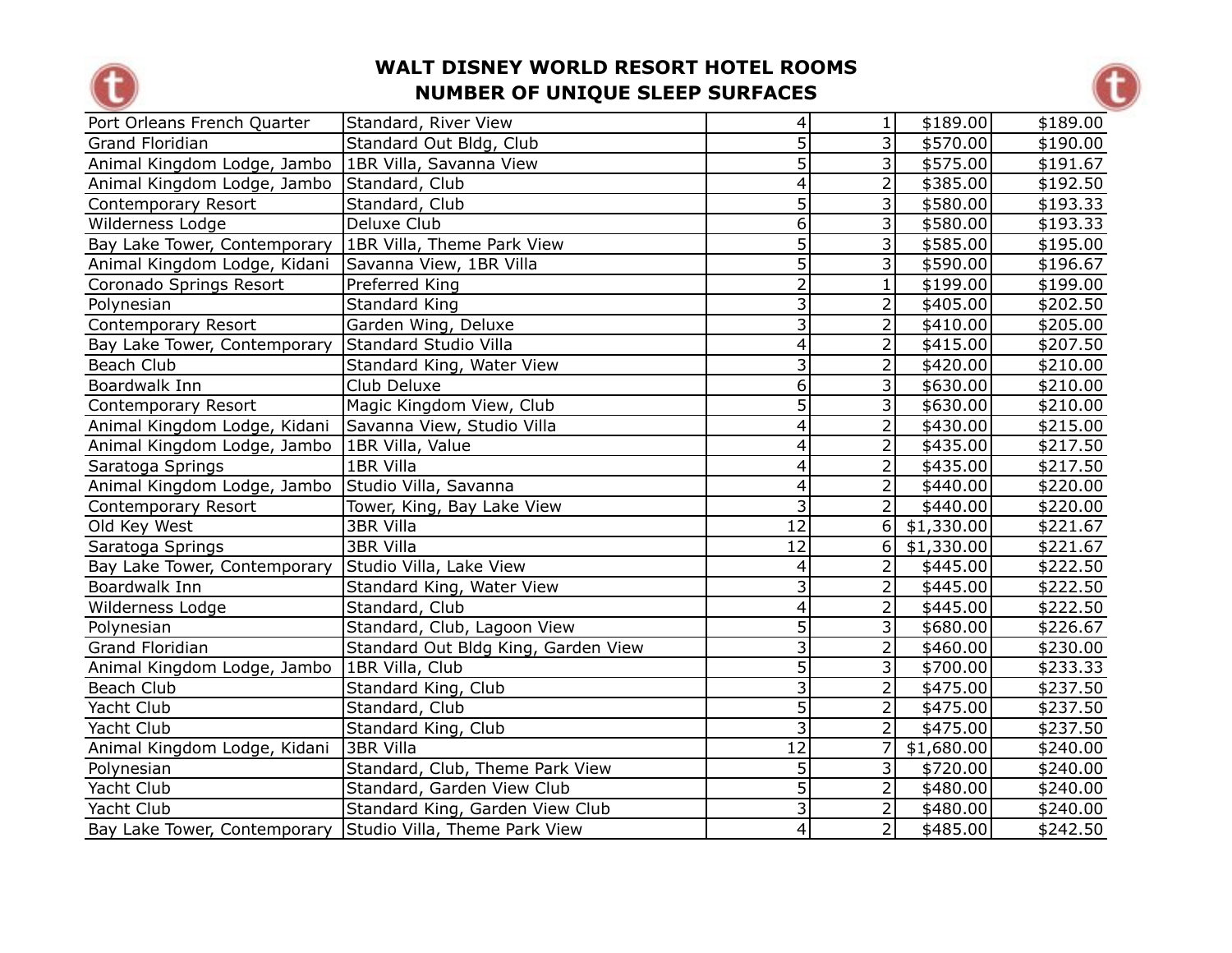



| Contemporary Resort          | Tower, King, Theme Park View            | $\overline{\mathbf{3}}$ | 2                        | \$485.00   | \$242.50 |
|------------------------------|-----------------------------------------|-------------------------|--------------------------|------------|----------|
| Wilderness Lodge Villas      | 1BR Villa                               | $\overline{\mathbf{4}}$ | $\overline{2}$           | \$485.00   | \$242.50 |
| Beach Club Villas            | 1BR Villa                               | 4                       | $\overline{2}$           | \$500.00   | \$250.00 |
| Boardwalk Inn                | Standard King, Club                     | $\overline{3}$          | $\overline{2}$           | \$500.00   | \$250.00 |
| <b>Boardwalk Villas</b>      | 1BR Villa                               | 4                       | $\overline{2}$           | \$500.00   | \$250.00 |
| Coronado Springs Resort      | <b>Executive Suite</b>                  | 6                       | $\overline{\mathcal{A}}$ | \$1,000.00 | \$250.00 |
| Animal Kingdom Lodge, Jambo  | Studio Villa, Club                      | $\overline{4}$          | $\overline{2}$           | \$505.00   | \$252.50 |
| Contemporary Resort          | Garden Wing, 1BR Suite                  | 7                       | $\overline{4}$           | \$1,010.00 | \$252.50 |
| Polynesian                   | Standar King, Lagoon View               | $\overline{3}$          | $\overline{2}$           | \$505.00   | \$252.50 |
| Bay Lake Tower, Contemporary | 3BR Villa, Lake View                    | $\overline{12}$         | 7                        | \$1,770.00 | \$252.86 |
| Grand Floridian              | Standard Main Bldg, Club                | 5                       | 3                        | \$760.00   | \$253.33 |
| <b>Grand Floridian</b>       | Standard Out Bldg King, Lagoon View     | $\overline{3}$          | $\overline{2}$           | \$515.00   | \$257.50 |
| Animal Kingdom Lodge, Jambo  | 1BR Suite, Club, Garden View            | $\overline{6}$          | 3                        | \$780.00   | \$260.00 |
| Contemporary Resort          | Garden Wing, Hospitality Suite          | $\overline{6}$          | 4                        | \$1,060.00 | \$265.00 |
| Grand Floridian              | Main Bldg, Club, Theme Park View        | $\overline{5}$          | 3                        | \$800.00   | \$266.67 |
| Grand Floridian              | Deluxe Garden                           | $\overline{4}$          | $\overline{2}$           | \$535.00   | \$267.50 |
| Bay Lake Tower, Contemporary | 3BR Villa, Theme Park View              | 12                      | 7                        | \$1,890.00 | \$270.00 |
| Animal Kingdom Lodge, Jambo  | 1BR Suite, Savanna View                 | 6                       | $\overline{3}$           | \$830.00   | \$276.67 |
| Boardwalk Inn                | 2BR Suite, Accessible                   | 6                       | 5 <sup>1</sup>           | \$1,385.00 | \$277.00 |
| Boardwalk Inn                | 2BR Suite                               | $\overline{9}$          | 5                        | \$1,385.00 | \$277.00 |
| Beach Club                   | Standard Club, Water View               | $\overline{4}$          | $\overline{2}$           | \$555.00   | \$277.50 |
| <b>Grand Floridian</b>       | Standard Out Bldg King, Theme Park View | $\overline{3}$          | $\overline{2}$           | \$555.00   | \$277.50 |
| Yacht Club                   | Lagoon Room, Club                       | $\overline{4}$          | $\overline{2}$           | \$555.00   | \$277.50 |
| Animal Kingdom Lodge, Jambo  | <b>3BR Villa</b>                        | $\overline{12}$         | 6                        | \$1,680.00 | \$280.00 |
| <b>Grand Floridian</b>       | Standard Out Bldg, Club, King           | 3                       | $\overline{2}$           | \$570.00   | \$285.00 |
| <b>Boardwalk Villas</b>      | 3BR Villa                               | $\overline{12}$         | 6                        | \$1,725.00 | \$287.50 |
| Contemporary Resort          | Standard King, Club                     | $\overline{3}$          | $\overline{2}$           | \$580.00   | \$290.00 |
| Wilderness Lodge             | Standard King, Woods View               | $\overline{2}$          | $\mathbf{1}$             | \$300.00   | \$300.00 |
| Polynesian                   | <b>1BR Princess Suite</b>               | $\overline{5}$          | 3                        | \$910.00   | \$303.33 |
| Beach Club                   | 1BR Suite, Club King                    | $\overline{3}$          | $\overline{2}$           | \$620.00   | \$310.00 |
| Polynesian                   | <b>2BR Princess Suite</b>               | 9                       | 5                        | \$1,555.00 | \$311.00 |
| Contemporary Resort          | Magic Kingdom View, Club King           | $\overline{3}$          | $\overline{2}$           | \$630.00   | \$315.00 |
| Wilderness Lodge             | Standard King, Courtyard View           | $\overline{2}$          | $\mathbf{1}$             | \$320.00   | \$320.00 |
| Yacht Club                   | Deluxe Club                             | $\overline{4}$          | $\overline{2}$           | \$650.00   | \$325.00 |
| Coronado Springs Resort      | 1BR King Suite                          | $\overline{4}$          | $\overline{2}$           | \$670.00   | \$335.00 |
| Coronado Springs Resort      | 1BR Suite, Casitas                      | 6 <sup>1</sup>          | $\overline{2}$           | \$670.00   | \$335.00 |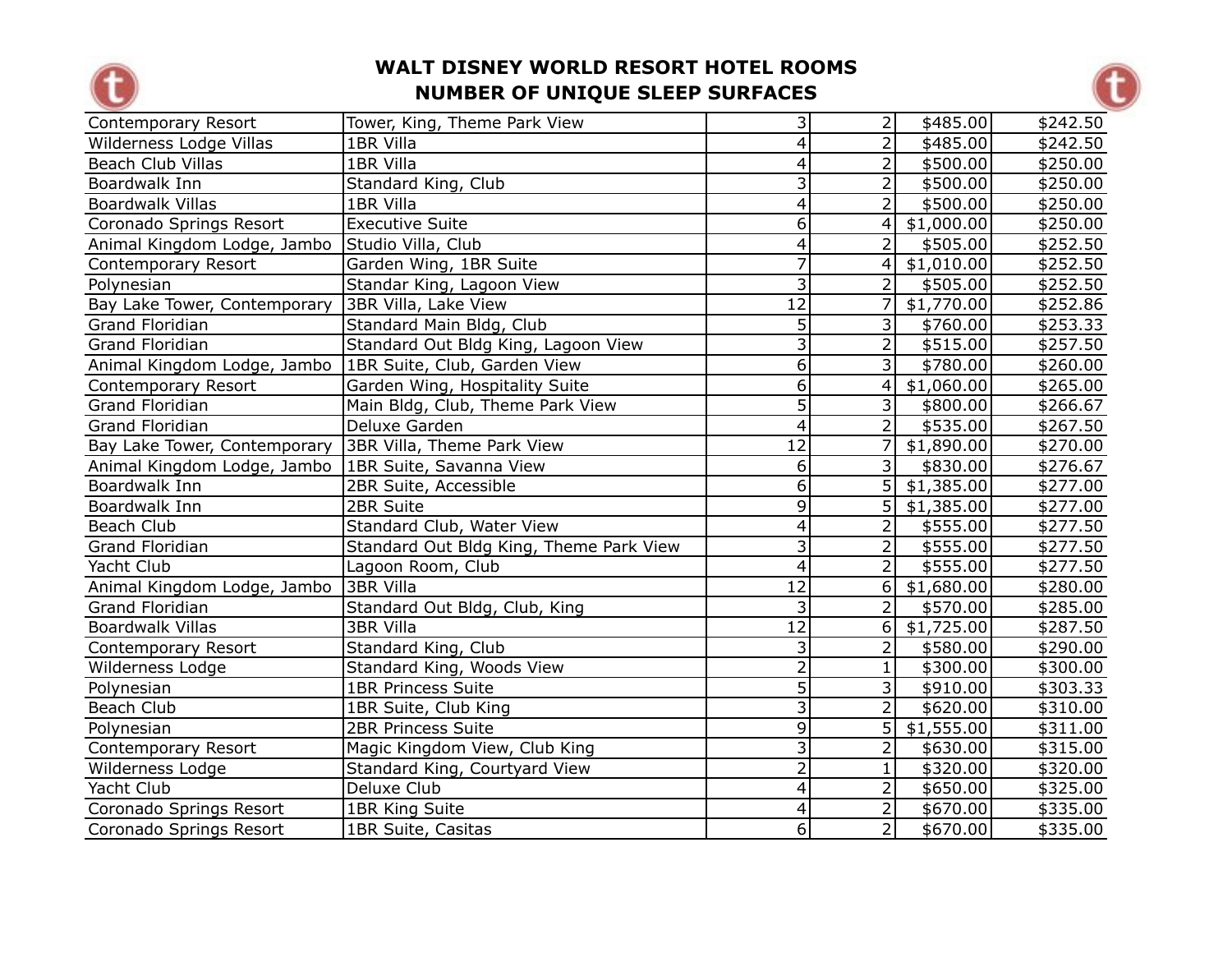



| Animal Kingdom Lodge, Jambo Standard King, Savanna View |                                           | $\overline{2}$          | 1                       | \$340.00         | \$340.00 |
|---------------------------------------------------------|-------------------------------------------|-------------------------|-------------------------|------------------|----------|
| Beach Club                                              | 2BR Suite                                 | 8                       | 4 <sup>1</sup>          | \$1,375.00       | \$343.75 |
| Yacht Club                                              | 2BR Suite, Turret Club                    | 8                       |                         | $4$ \$1,375.00   | \$343.75 |
| Boardwalk Inn                                           | Garden Cottage                            | 4                       | $\overline{2}$          | \$695.00         | \$347.50 |
| Contemporary Resort                                     | Garden Wing, King, Hospitality            | 6                       | $\overline{\mathsf{3}}$ | \$1,060.00       | \$353.33 |
| Animal Kingdom Lodge, Jambo   2BR Suite, Bunk Bed, Club |                                           | $\overline{8}$          | 4                       | \$1,430.00       | \$357.50 |
| Animal Kingdom Lodge, Jambo                             | Standard King, Arusha View                | $\overline{2}$          | 1                       | \$370.00         | \$370.00 |
| Contemporary Resort                                     | Junior Suite, Bay Lake View               | 4                       | $\overline{2}$          | \$740.00         | \$370.00 |
| Grand Floridian                                         | Standard Main Bldg, King, Club            | $\overline{\mathbf{3}}$ | $\overline{2}$          | \$760.00         | \$380.00 |
| Animal Kingdom Lodge, Jambo                             | Standard King, Club                       | $\overline{2}$          | $\overline{1}$          | \$385.00         | \$385.00 |
| <b>Grand Floridian</b>                                  | Main Bldg, Club Deluxe                    | $\overline{\mathbf{4}}$ | $\overline{2}$          | \$785.00         | \$392.50 |
| <b>Grand Floridian</b>                                  | Out Bldg, 1BR Suite, Club                 | $\overline{6}$          | $\overline{\mathsf{3}}$ | \$1,190.00       | \$396.67 |
| Polynesian                                              | 2BR Ambassador Suite                      | $\overline{8}$          | 4                       | \$1,710.00       | \$427.50 |
| <b>Grand Floridian</b>                                  | Sugarloaf Key, 1BR Suite, Club            | $\overline{6}$          | $\overline{\mathsf{3}}$ | \$1,290.00       | \$430.00 |
| Wilderness Lodge                                        | Standard King, Club                       | $\overline{2}$          | 1                       | \$445.00         | \$445.00 |
| Wilderness Lodge                                        | <b>VP Suite</b>                           | 4                       | $\overline{2}$          | \$915.00         | \$457.50 |
| Grand Floridian                                         | Out Bldg, 2BR Suite, Club                 | $\overline{8}$          |                         | $4$ \$1,840.00   | \$460.00 |
| Beach Club                                              | <b>1BR Nantucket Suite</b>                | $\overline{2}$          | $\overline{2}$          | \$925.00         | \$462.50 |
| <b>Grand Floridian</b>                                  | Main Bldg, Club, 1BR Suite                | 4                       |                         | $3 $ \$1,410.00  | \$470.00 |
| Boardwalk Inn                                           | <b>VP Suite</b>                           | 6                       |                         | $4$ \$1,885.00   | \$471.25 |
| Beach Club                                              | Pres Suite                                | $\overline{6}$          | 4 <sup>1</sup>          | \$1,895.00       | \$473.75 |
| Wilderness Lodge                                        | Honeymoon Suite                           | $\overline{2}$          | $\overline{1}$          | \$475.00         | \$475.00 |
| Animal Kingdom Lodge, Jambo                             | 2BR Suite, Club                           | 8                       |                         | $3 $ \$1,430.00  | \$476.67 |
| Grand Floridian                                         | Sugarloaf Key, 2BR Suite, Club            | 8                       |                         | $4$ \$1,965.00   | \$491.25 |
| Yacht Club                                              | <b>VP Suite</b>                           | $\overline{6}$          |                         | 3   \$1,475.00   | \$491.67 |
| <b>Grand Floridian</b>                                  | Out Bldg 2BR Suite, Club, Theme Park View | $\overline{8}$          |                         | $4$ \$2,060.00   | \$515.00 |
| Wilderness Lodge                                        | Pres Suite                                | $\overline{\mathbf{4}}$ | $\overline{2}$          | \$1,030.00       | \$515.00 |
| Contemporary Resort                                     | 1BR Suite, Bay Lake View, Deluxe          | $\overline{6}$          |                         | 3   \$1,580.00   | \$526.67 |
| Contemporary Resort                                     | Pres Suite                                | 10                      |                         | $5$   \$2,680.00 | \$536.00 |
| Grand Floridian                                         | Main Bldg, Club, 2BR Suite                | 6 <sup>1</sup>          | $\vert$                 | \$2,150.00       | \$537.50 |
| Contemporary Resort                                     | 1BR Suite, Theme Park View, Deluxe        | 6 <sup>1</sup>          |                         | $3 $ \$1,680.00  | \$560.00 |
| Polynesian                                              | King Kamehameha Suite                     | $\overline{8}$          |                         | $4 $ \$2,275.00  | \$568.75 |
| Animal Kingdom Lodge, Jambo                             | Pres. Suite                               | 8                       |                         | 4  \$2,360.00    | \$590.00 |
| Grand Floridian                                         | Out Bldg 1BR Suite, Club, Theme Park View | 4                       | $\overline{2}$          | \$1,185.00       | \$592.50 |
| Yacht Club                                              | Pres Suite                                | 6                       |                         | 3   \$1,835.00   | \$611.67 |
| Yacht Club                                              | <b>Admiral Suite</b>                      | $\overline{6}$          |                         | 3   \$1,895.00   | \$631.67 |